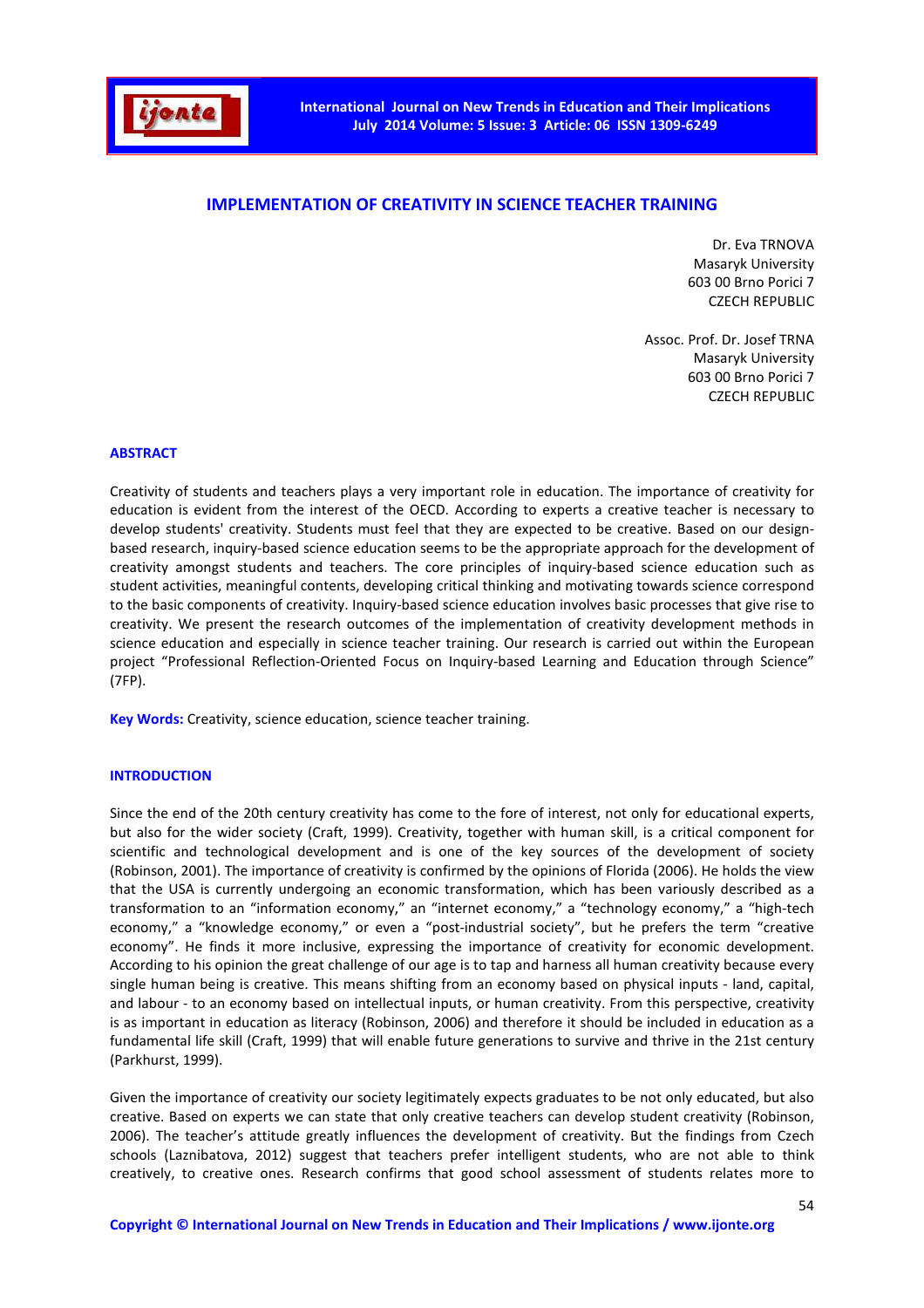

intelligence than to creative thinking; it was proven that creativity does not affect school performance positively; it seems more likely that it reduces it (Carrol & Howienson, 1991). According to Sternberg and Williams (1996), it is possible to observe creativity in young children, but it is harder in older children and adults because their creativity potential has been suppressed by a society which supports intellectual conformity. Children's natural creativity is stifled when children start to differ from standard procedures in their activities. It begins in kindergarten when teachers correct children who draw things unusual colours or fancy shapes. This means that creativity is expected primarily from teachers. One possibility in which teacher creativity can be manifested is in their creative work with the educational content of science subjects; this is based on the creative application of subject knowledge in teaching/learning and creative educational practices (Trna, 2012, and 2013). Through their own creativity, teachers naturally affect the creativity development of their students (Al-Suleiman, 2009). Sternberg (2006) says that the creative teacher can be a model for his/her students and develop in them creativity by imitation. First of all the teacher should create a suitable climate. Students have to feel that it is desirable to think and act creatively. Creative education must be understood as an intentional activity, carried out using certain methods, including setting conditions to make these methods effective. Recently researchers have examined the relationship between creativity and cognitive styles.

Many researchers (Guilford, 1980; Kirton, 1976 etc.) think that cognitive styles have an influence on thinking, problem solving, decision making and creating. Current school practice requires a multidimensional development of a teacher's professional competences including creativity. The teacher does not solve a single problem, but a series of tasks. Teachers are now seen as "managers of learning" involved in a range of activities which "stretch beyond the day-to-day business of teaching in a classroom or workshop" (Huddleston & Unwin, 1996, p. 88). The findings of our research suggest that inquiry-based science education (hereinafter IBSE) seems to be the appropriate way for the development of creativity of teachers as well as students. Every teacher and student is creative to a greater or lesser degree (Amabile, 1998) and IBSE enables individual attitudes in the development of creativity as well as creating and supporting a creative classroom environment. IBSE is based on the fact that science learning is more than the memorisation of facts and information, but it is rather about understanding and applying concepts and methods. It provides a forum for asking questions and seeking answers through students' own way of inquiry. The core principles of IBSE such as student activities, linking information into a meaningful context, developing critical thinking, promoting positive attitudes towards science and motivation correspond to the basic components of creativity defined by Amabile (1998). Also, the procedures proposed by Sternberg (2006) for the development of creativity are fully in accordance with ideas of IBSE.

## **CREATIVITY IN SCIENCE EDUCATION**

For the above mentioned reasons, it is clear that the creativity of students and teachers is an important factor influencing science education. It is necessary that teachers have enough knowledge about creativity in order to be able to develop creativity in a suitable way.

## **Definition of creativity**

There is not only one definition of creativity because it is difficult to define creativity. The creation of theoretical foundations of creativity is connected with the pioneering efforts of Guilford (1980) and Torrance (1974). Unfortunately, most researchers dealing with creativity developed their own definitions of this concept. According to an analysis of published materials about creativity carried out by Rhodes (1961), there were more than 40 different definitions of creativity in the second half of the 20th century.

Considering that our study relates to Czech teachers, we quote definitions of Czech experts, reflecting how creativity is perceived in the Czech Republic. In the pedagogical dictionary by Czech authors (Prucha, Walterova, & Mares, 1998, p. 264), creativity is defined as "mental ability based on cognitive and motivational processes where, however, an important role is played by inspiration, imagination, and intuition. Creative solutions are not only correct, but also new, unusual and unexpected."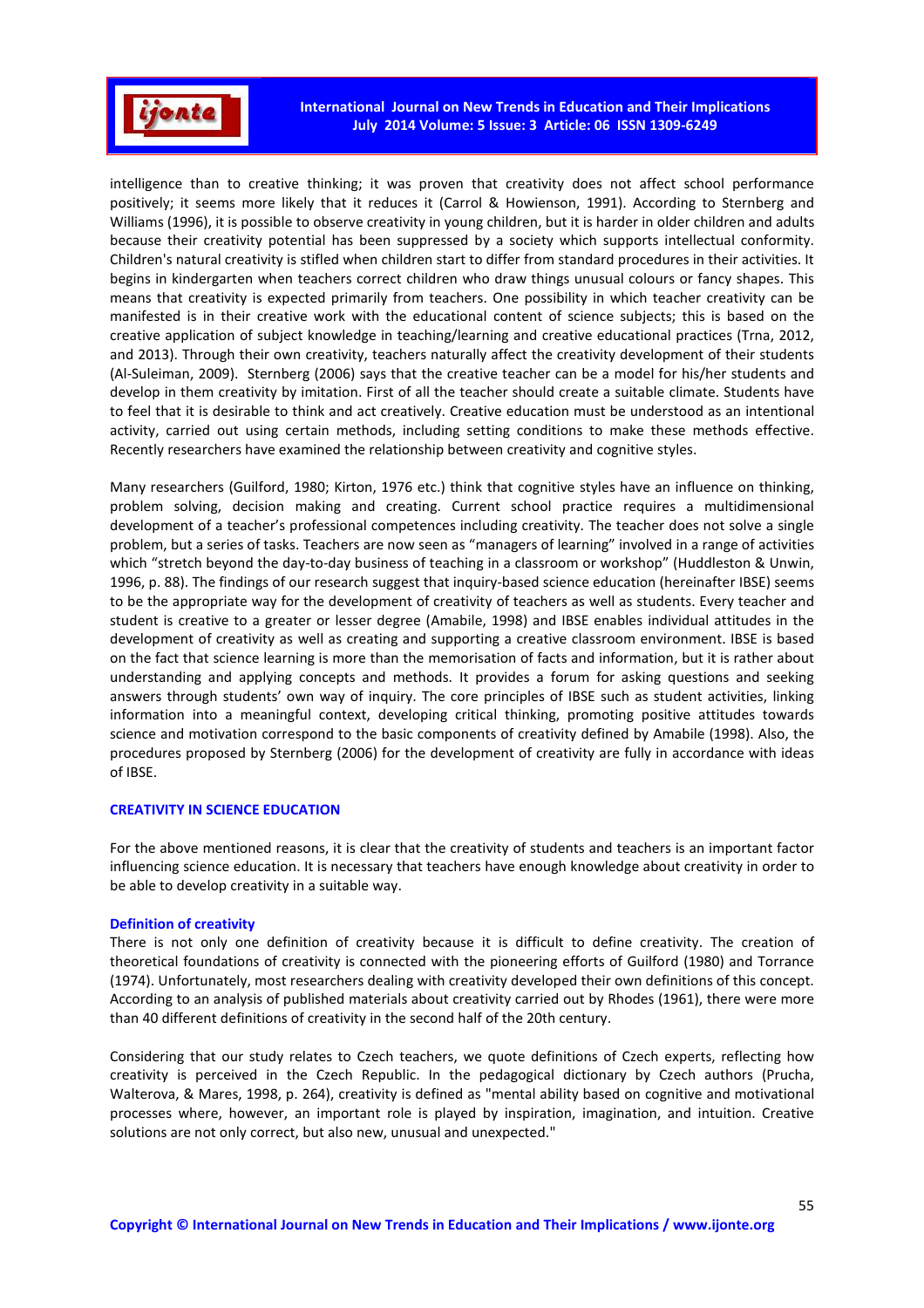

Other renowned Czech experts on creativity (Skalkova, 1999; Smekal, 2004) say that it prevails when troubleshooting in situations where a solution is not clear or routine solutions are not applicable. The solver has to be able identify the problem, systematically search for possible solutions, test them systematically and choose the solution procedure which was analyzed as the most appropriate for the given problem and conditions. Concerning the multidimensional development of teacher professional competences we find the definition of creativity by Zak (2004) the most comprehensive. He defines creativity as:

- a) *Ability:* to imagine or invent something new, which does not mean creating something out of nothing; to generate ideas, solutions, pieces of work, using combinations, changes, replications of existing ideas.
- b) *Individual approach characterized by:* agreement, acceptance of changes and news, willingness to play with ideas and thoughts, flexibility in perspective.
- c) *Process characterized as:* hard work, continuous mental activity to generate solutions, space for improvisation, order.

We have proceeded from this definition of creativity because it seems to be appropriate for the monitoring and determining of the development of teacher creativity within IBSE.

#### **Development of creativity**

Most of the creativity authors concentrate on defining and assessing the level (capacity) of problem solving and creativity. Every teacher and student is creative to a greater or lesser extent. According to experts, personal creativity could be measured in different ways. Very often Torrance tests or different variants are used to measure the level of creativity (Torrance, 1974). Given the focus of continuous professional development (hereinafter CPD) of teachers, the exact level of creativity possessed by individual teachers involved in CPD was not important. Because the purpose of CPD was to increase creativity we aimed to determine whether the creativity of teachers-participants in CPD was developed during the PROFILES CPD programme.

#### **Styles of creativity**

Researchers have uncovered that individuals not only differ in the level (capacity) of creativity, but they also differ in their style of creativity. It is obvious that how well one can solve a problem (level) is not the same as in what way it is done (style). Therefore, individuals who possess an equal level of creativity can demonstrate their creativity in different ways (Puccio, 1999). The style of creativity of team members influences the results of the whole team's work. The style of creativity of individual team members has an impact on the work of the team as a whole. Considering that teachers usually work in a team, we tried to identify the style of teacher creativity which can influence teacher cooperation at school.

Style of creativity is connected with cognitive style theories. One of the most important is Kirton's adaptationinnovation distinction (Kirton, 1976). M. J. Kirton developed the theory of cognitive styles called Kirton's Adaptation-Innovation theory (hereinafter KAI). The KAI theory is concerned with differences in creative processes, problem solving and decision-making (Kubes, 1998). Cognitive styles are relatively stable over time in contrast to the level (capacity) of creativity (Kirton, 1994).

#### **Kirton's Adaptation-Innovation Inventory**

Kirton's Adaptation-Innovation Inventory is a measurement tool of KAI theory (Kirton, 1987, and 1994; Kubes, 1998) that was developed to measure differences in cognitive styles. On the grounds of the number of points which individuals get in KAI it is possible to classify each of them into two groups, adaptors and innovators (Kirton, 1994). Everyone can be located on a continuum ranging from highly adaptive to highly innovative. Highly innovative individuals prefer to do things differently, to challenge the paradigm or structure. They are sometimes seen as undisciplined, thinking tangentially, and as approaching tasks from unexpected angles. They like radical solutions to problems. Highly adaptive individuals prefer to do things within the given paradigm or structure. They are characterized by precision, reliability, efficiency, discipline and conformity. They are sometimes seen as both responsible and dependable in their work. Adaptors reduce problems by improvement and greater efficiency (Kubes, 1998; Puccio, 1999). To put it briefly, innovators "do things differently" and adaptors "do things better" (Kirton, 1987; Puccio, 1999). Individuals possess a share of each style; however,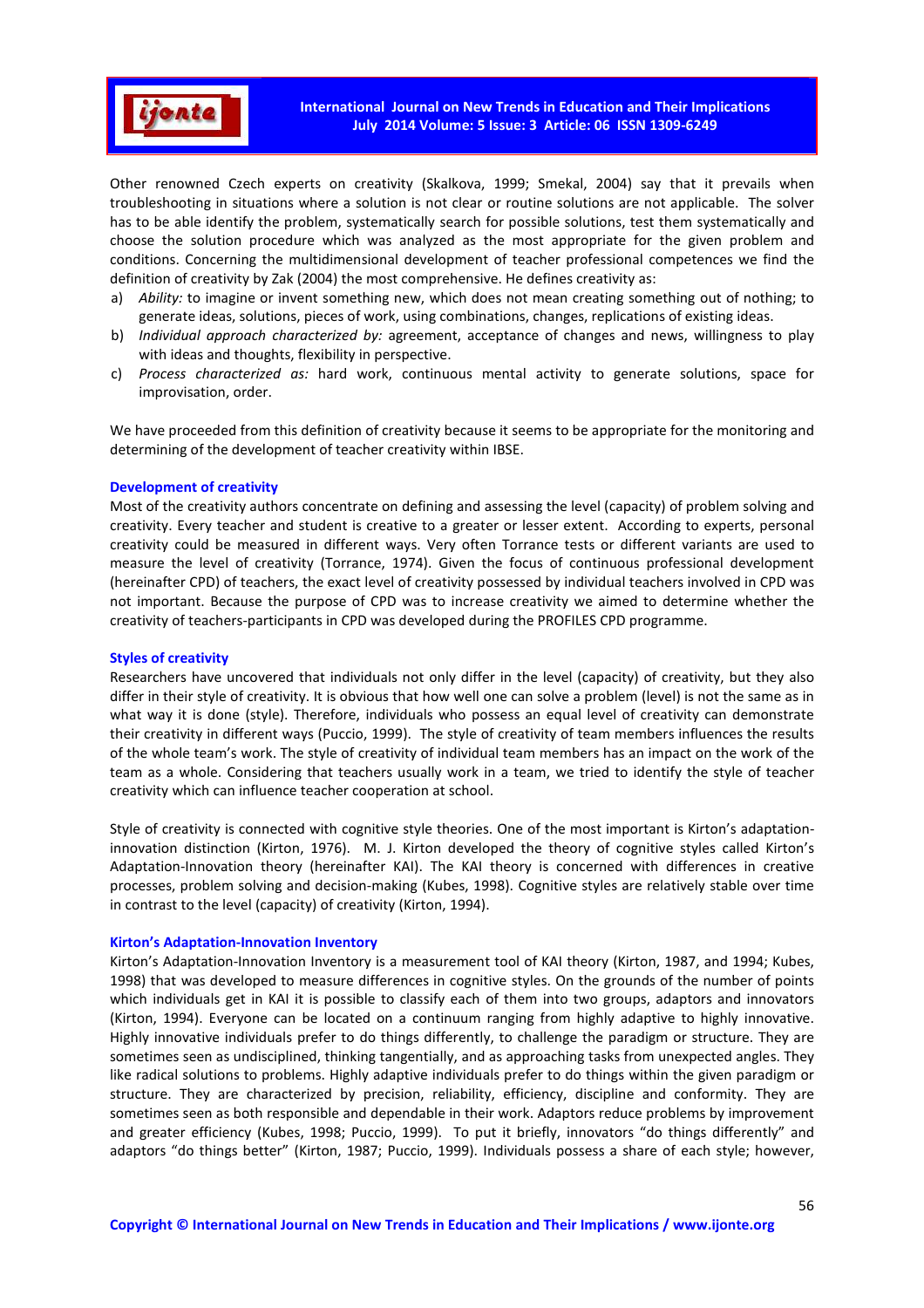

each of us prefers one style to the other (Gregorc, 1979). Each style possesses its own strengths and weaknesses. One style is not better than the other; both styles are useful.

## **Creative classroom environment**

The influence of classroom environment on outcomes of education is confirmed by research. Analogous research (de Souza Fleith, 2000) confirms the influence of classroom environment on the development of creativity. The purpose of this research was to investigate teachers' and students perceptions about characteristics which either encourage or inhibit the development of creativity in the classroom environment. The findings suggest that both teachers and students believe that a classroom environment, which enhances creativity, provides students with the possibility of choices, accepts different ideas, boosts self-confidence, and focuses on students' strengths and interests. On the other hand, in an environment which inhibits creativity, ideas are ignored, teachers are controlling, and excessive structure exists.

# **CREATIVITY INFLUENCES IN SCIENCE EDUCATION**

Teachers should be creative people themselves in order to be able to implement creative science education in the classroom, not only using appropriate science content. They should know how to improve creativity in science education, support divergent thinking in students; they should pay attention to students' original, innovative and unusual ideas and encourage them to become creative individuals (Robinson, 2006). According to Sternberg (2006) our creativity is largely determined by our will. He defined 12 basic processes that give rise to creativity:

- 1. The ability to define a problem differently
- 2. Analysis of our own ideas
- 3. Presentation of ideas
- 4. Understanding of knowledge in context
- 5. Overcoming barriers
- 6. Acceptance of acceptable risks
- 7. Desire to improve ourselves
- 8. Belief in ourselves
- 9. Tolerance of ambiguity
- 10. Search for our own interests
- 11. Finding time to work
- 12. Error tolerance

Experts interested in creativity development explore the factors that influence creative teaching and try to find out effective strategies for this kind of school instruction (Jeffrey & Craft, 2004; Starko, 2010; de Souza Fleith, 2000; Esquivel, 1995; Nickerson, 1999; Horng, Hong, ChanLin, Chang, & Chu, 2005; Neber & Neuhaus, 2013). Based on the research findings and the analysis of the available literature, we have defined several factors that are common for creativity development:

- *Suitable environment:* students feel safe, not afraid to ask questions and make mistakes; cultivating, supporting and rewarding environment for creativity, humour, etc.
- *Personality traits of the teacher:* persistence, willingness to develop, acceptance of new experiences, selfconfidence, sense of humour, curiosity, depth of ideas, imagination, etc.
- *Family factors:* open and tolerant ways of teaching students, creative performance of parents, encouraging confidence and willingness to take risks, etc.
- *Work groups:* diverse (supportive) teams, where members share enthusiasm, willingness to help and recognize each other's talents, brainstorming among classmates, information sharing, collaboration, etc.
- *School administration:* curriculum supporting creativity; resources such as time, money, space for teacher creativity; attitudes of school management to creativity of students and teachers, freedom to choose means of achieving goals, etc.
- *Experience of life and education:* inquiry, creativity-solving problems, exploring multiple options, selfcreated games and stories; creating things, etc.
- *Motivation:* especially intrinsic motivation of teachers, students and parents, etc.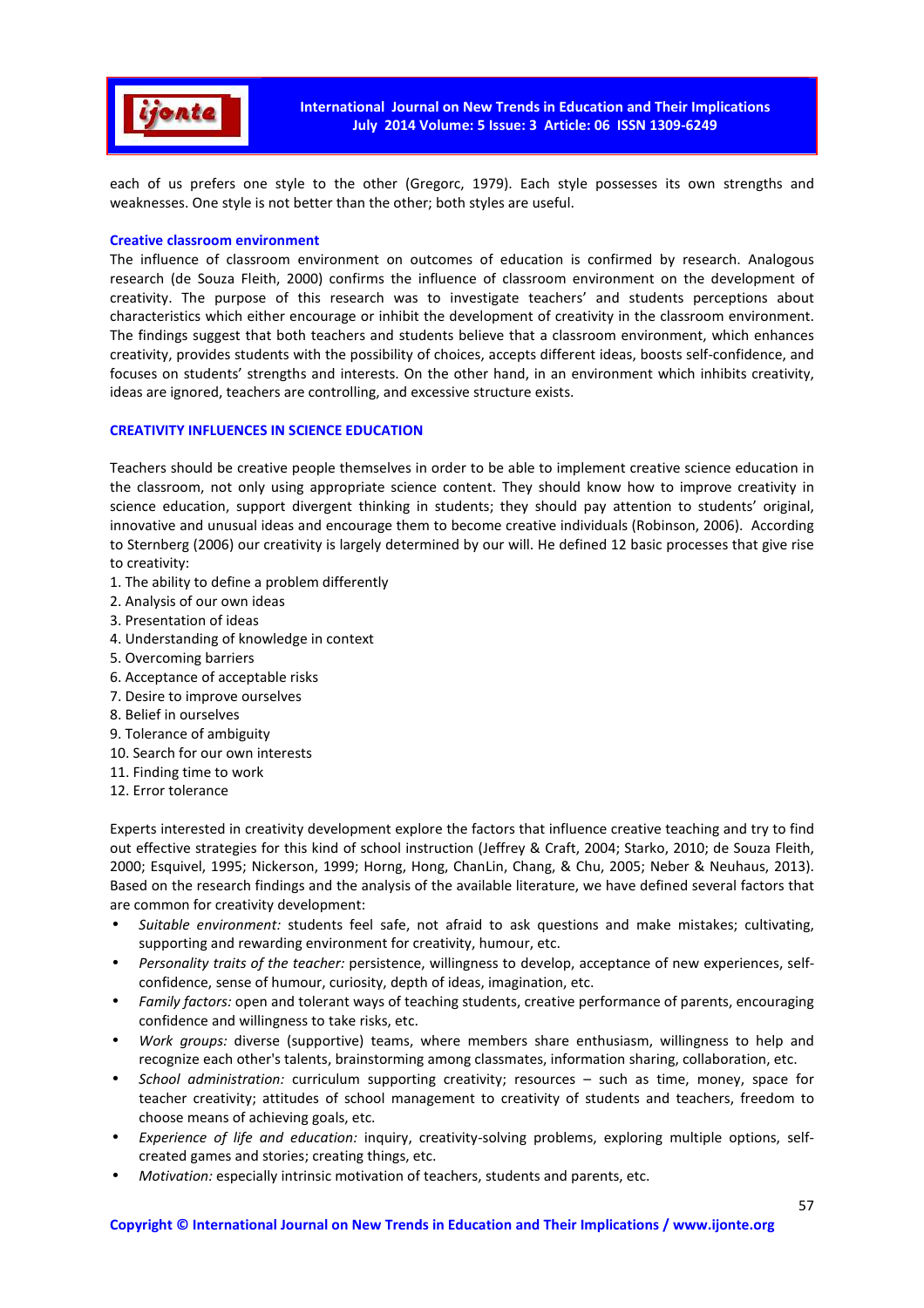

• *Hard work:* intensity and enthusiasm, finding time to work, etc.

The effective teaching strategies influencing creativity are: student-centred activities, link between teaching contents and real life, management of skills in class, open-ended questions, encouragement of creative thinking and use of technology and multimedia.

If we compare effective teaching strategies influencing creativity and the above mentioned factors with the basic principles of IBSE (especially stimulating environment, connection with problems of everyday life, instruction based on inquiry, team work, strong motivation, etc.) we come to the conclusion that IBSE can be considered a suitable method for the support and development of creativity. Based on the above-mentioned ideas in our continuous professional development (hereafter CPD) programme within the PROFILES project, we have developed teacher creativity using IBSE (Bolte, Holbrook, & Rauch, 2012).

# **IMPLEMENTATION OF CREATIVITY IN TEACHER TRAINING**

It is clear that the implementation of creativity in teacher training is a very important part of CPD, especially in science education.

# **Research questions and methods**

The research questions were phrased as follows:

- *1. Has there been a development in science teacher creativity after participation in the PROFILES project CPD programme founded on IBSE?*
- *2. Which styles of creativity do science teachers involved in the PROFILES project CPD programme founded on IBSE possess?*

The research was carried out from October 2011 to June 2012. The research sample consisted of 25 science teachers from lower secondary schools in the Czech Republic - participants in the PROFILES project CPD programme aged from 29 to 59 years (mean age 42).

When searching for answers to the first research questions, during CPD we applied the above mentioned factors for creativity development and we created appropriate creative materials for the education of teachers – participants in the PROFILES project CPD programme. Based on intensive work with these teachers, observation of their outcomes and inspection of their portfolio, we decided to determine the development of their creativity by using pedagogical qualitative research methods such as observation, content analysis of data, structured interviews with teachers etc. We used the definition of creativity as the basis for determining whether there was any development of creativity at all. In accordance with the definition we compared their ability, individual approach and process. To determine their style of creativity, we used a standardized method, Kirton's Adaptation-Innovation Inventory (KAI) (Kirton, 1987, and 1994).

# **RESULTS AND DISCUSSION**

The findings of our research suggest that the creativity of science teachers involved in the PROFILES project CPD programme founded on IBSE has developed. This statement is supported by the following facts:

- teachers created new original IBSE modules, which is a comprehensive expression of teacher creativity. Innovative components of the PROFILES CPD Programme are integrated here
- teachers changed their style of teaching they assert more student-centred activities, links between teaching contents and real life, open-ended questions, encouragement of creative thinking
- teachers created a suitable classroom environment increasing creativity; they provide students with the possibility of choices, accept different ideas, boost self-confidence, and focus on students' strengths and interests.

According to our observation, content analysis of data and structured interviews, each participant improved in accordance with the definition of creativity (Zak, 2004) his/her abilities (all participants created new materials),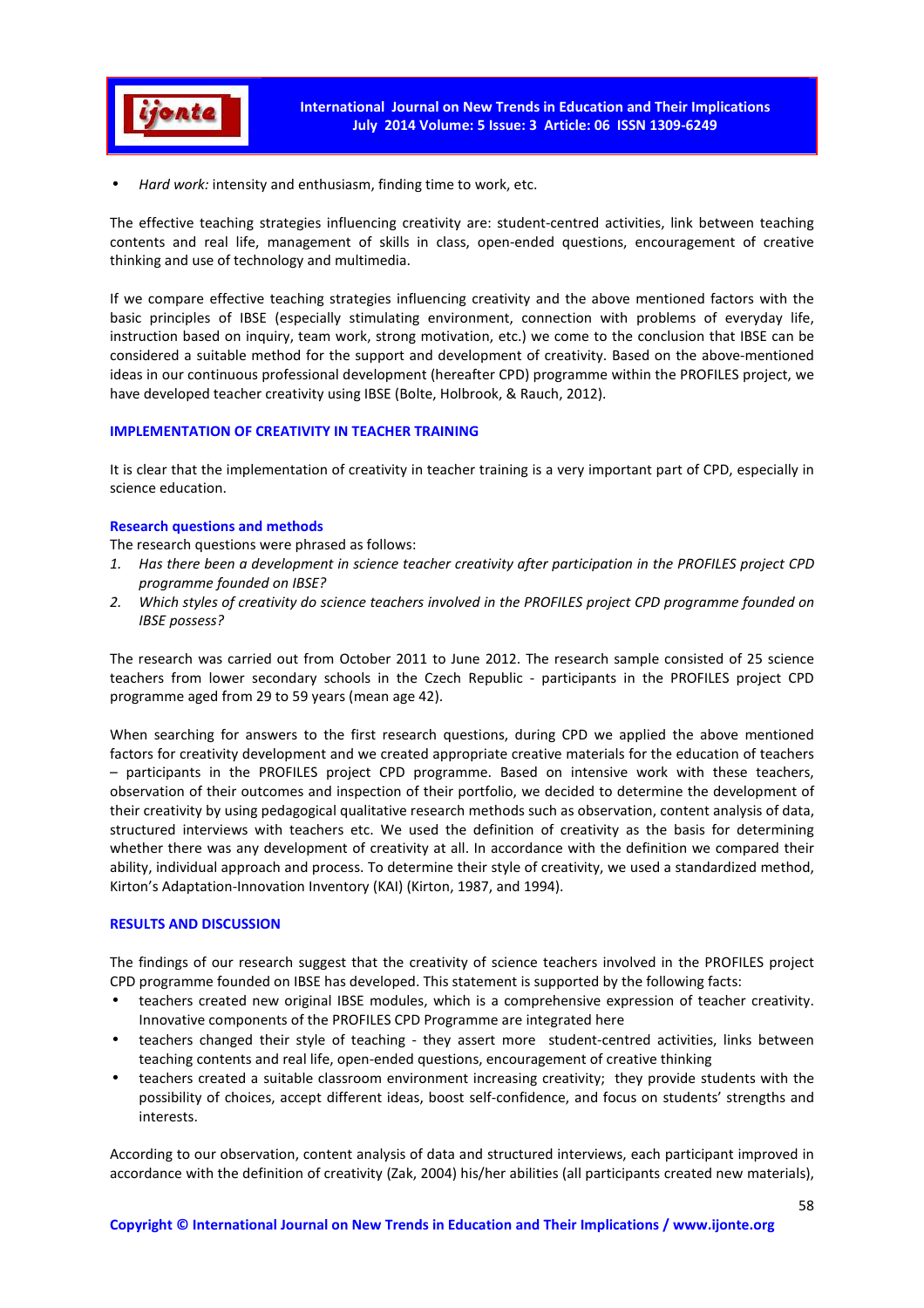

individual approach (teachers changed worksheets etc.) and process (teachers worked very hard, improvised, etc).

Styles of science teacher creativity were established by using the KAI inventory. We used Kirton's standardized questionnaire validated in research (Kubes, 1992) in the Slovak Republic and we used it exactly according to the instructions described in Kubes (1992). There are 32 items in the KAI measurement. Each item is scored from one to five points. The theoretical measurement interval is between 32 and 160. As a result of the administrations by the researchers, the scores were generally found to vary between 46 and 145. The average score is 96 (Kirton, 1987, 1994, 1999). A person with an adaptive cognitive style will score in the 60-90 range. Someone with an innovative style will score between 110 and 140 (Mudd, 1996). The points for the participants of the study were between 102 and 132. Their scores were presented in Tab. 1. All the scores of the Czech teachers were higher than the average score (96) presented in literature. Their average score was 113.8. According to Mudd, (1996) only five persons were not in the interval (110 – 140) for the innovative style, but their scores were above the interval (60-90) for the adaptive style. We can conclude that the Czech science teachers in our CPD Programme exhibit the innovative style. In our opinion the reason for this result is that participants of the PROFILES project CPD programme were excellent science teachers. Our research was conceived as pilot and currently we are conducting research with a representative sample of Czech science teachers (see Tab. 1) who are going to be evaluated using statistical methods and we are going to compare our results with the available ones presented in literature.

| Average score                                                                                                  | 113.8 |     |     |     |     |     |     |     |     |  |  |
|----------------------------------------------------------------------------------------------------------------|-------|-----|-----|-----|-----|-----|-----|-----|-----|--|--|
| <b>SKAI</b>                                                                                                    | 111   | 112 | 115 | 116 | 120 | 124 | 132 |     |     |  |  |
| <b>SKAI</b>                                                                                                    | 108   | 110 | 112 | 113 | 116 | 118 | 124 | 105 | 110 |  |  |
| <b>SKAI</b>                                                                                                    | 102   | 106 | 110 | 111 | 113 | 115 | 117 | 120 | 104 |  |  |
| ועם דו סנסטונט א דער האטונט ווי נודעונט א דער האטונט ווי דער סנסט ווי דער האטונט ווי דער די סופטונט ווי דער דע |       |     |     |     |     |     |     |     |     |  |  |

Table 1: Scores of the KAI (SKAI) inventory of Czech teachers (n = 25)

To illustrate we are presenting the results of KAI Slovak university students and Czech teachers together (see Tab. 2.). Because of the differences between research groups (low number of Czech teachers and differences in the mean age, point of view, gender) we did not carry out statistical comparisons.

| <b>Population</b>           | Country            | N   | <b>Mean</b> | <b>Standard</b><br>deviation | Author (year) |
|-----------------------------|--------------------|-----|-------------|------------------------------|---------------|
| University students - men   | Slovak<br>Republic | 124 | 98.7        | 16.4                         | Kubes (1992)  |
| University students - women | Slovak<br>Republic | 95  | 91.7        | 16.6                         | Kubes (1992)  |
| Teachers (men + women)      | Czech<br>Republic  | 25  | 113.8       | 6.7                          | Trnova (2013) |

Table 2: Scores of the KAI inventory of Czech teachers and Slovak university students

According to experts, individual persons possess varying degrees of both styles. In accordance with this statement only one teacher has shown a strong preference for innovativeness (score of KAI 132), while the others possess only a slight preference for either style and exhibit characteristics of both adaptive and innovative styles. This finding was confirmed by the results of our pedagogical qualitative research methods. Findings about creativity styles are important for team work (Kirton, 1994). KAI is beneficial to cooperation with others in the task of problem solving. In order to communicate effectively, individuals must understand the tendencies and potential of other team members. This knowledge helped participants in the PROFILES project CPD programme to collaborate more effectively and manage in a better way.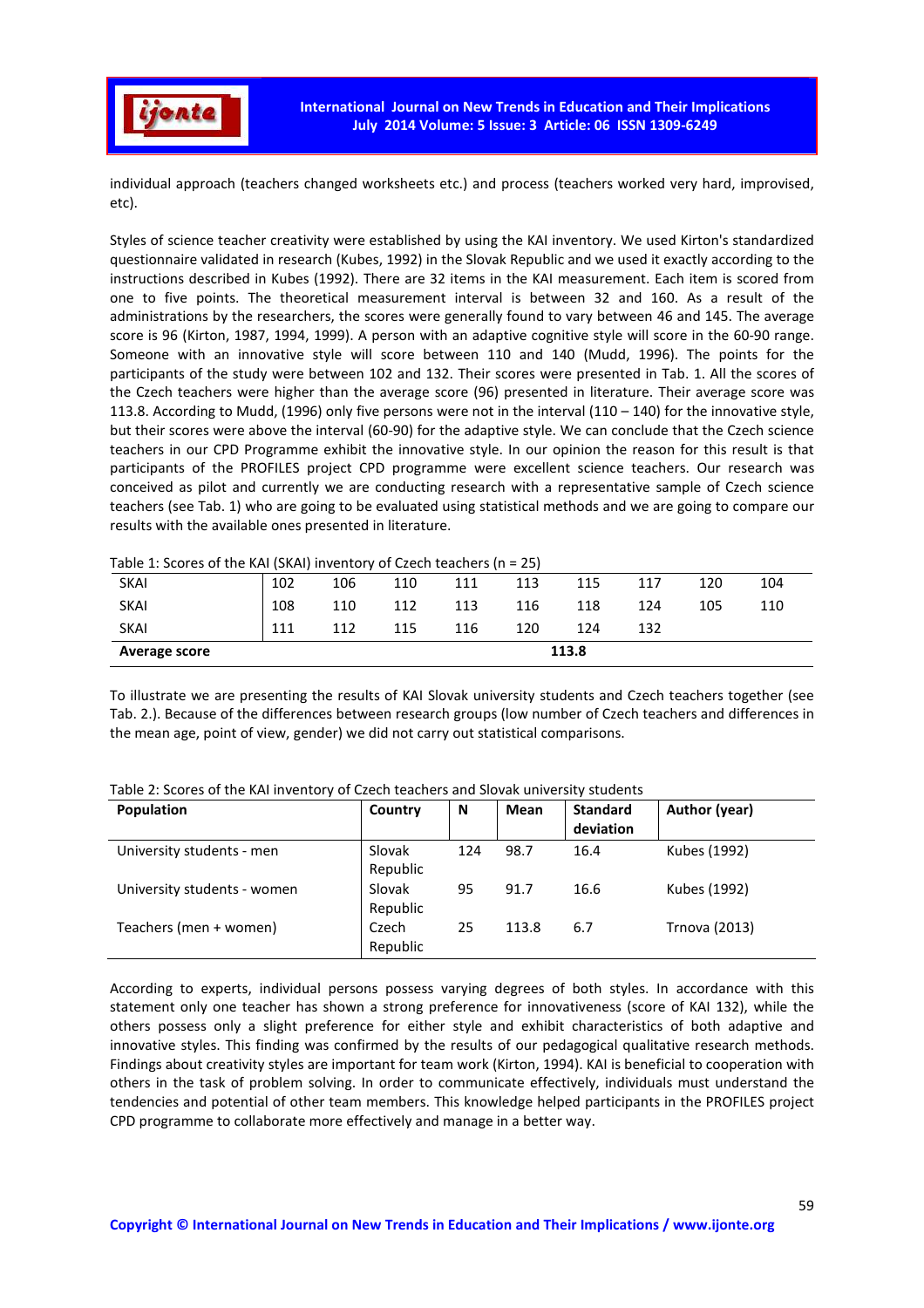

#### **CONCLUSION AND IMPLICATIONS**

We have discovered great development of creativity of teachers-participants in the PROFILES project CPD, which is very important for students, because creativity is one of the most important factors for their lifelong learning and future success. According to experts, however, only a creative teacher can bring up a creative student. According to our findings, IBSE is a suitable method for the development of creativity. We found out that IBSE is a suitable method for the development of creativity because it is mainly based on student-centred activities, connection between teaching contents and real life, open-ended questions and encouragement of creative thinking. There is an overlap between factors supporting creativity and core principles of IBSE. Because teamwork currently plays a significant role in creativity, it is important to involve knowledge about the KAI theory and information on how to determine creativity styles of team members in teacher training.

We identified overlap between creativity factors and IBSE characteristics. Our research results verify that implementation of creativity factors in the framework of IBSE into science education is beneficial for science education. The international dimension of the PROFILES project CPD programme provides an opportunity for the development and dissemination of ideas and curricular materials among science teachers. The teachers involved in this CPD express their opinion that IBSE is effective educational technology leading to the upgrading of science education and creativity development. Creative teaching/learning methods have a positive influence on students and science teachers. We have implemented our research results into pre-service and in-service science teacher training.

**Acknowledgements:** The study was initiated within the project the project PROFILES: Professional Reflection-Oriented Focus on Inquiry-based Learning and Education though Science (FP7-SCIENCE-IN-SOCIETY-2010-1, 266589).

**IJONTE's Note:** This article was presented at 5<sup>th</sup> International Conference on New Trends in Education and Their Implications - ICONTE, 24-26 April, 2014, Antalya-Turkey and was selected for publication for Volume 5 Number 3 of IJONTE 2014 by IJONTE Scientific Committee.

#### **BIODATA AND CONTACT ADDRESSES OF AUTHORS**



Josef TRNA is an associate professor of physics/science education and the dean of the Faculty of Education, the Masaryk University in Brno, Czech Republic, EU. He holds PhD in physics education and MA in mathematics and physics education. In doctoral studies he focused on motivation in physics education. He is experienced in secondary school mathematics, physics and science teaching. His main research domains are: motivation of students in science education, IBSE, diagnostics of students´ skills in science education, simple school experiments, educational video programs, curricula designing, education of gifted students, design-based research, connectivism etc. He co-operates with EU science educators and researchers on many projects. He has participated in a range of

international science education conferences.

Assoc. Prof. Dr. Josef TRNA Masaryk University 603 00 Brno Porici 7- CZECH REPUBLIC, EU E. Mail: trna@ped.muni.cz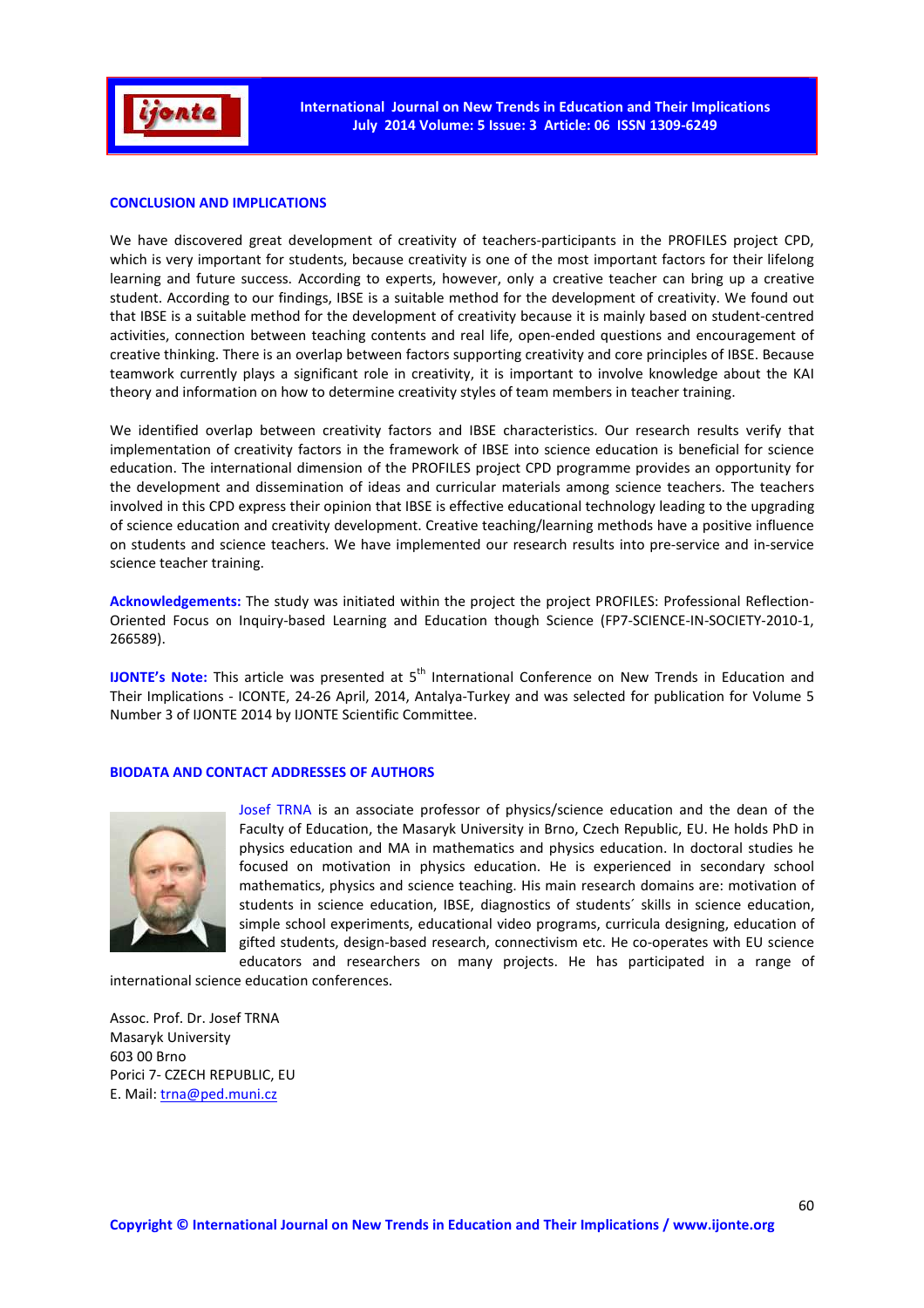

**International Journal on New Trends in Education and Their Implications July 2014 Volume: 5 Issue: 3 Article: 06 ISSN 1309-6249** 



Eva TRNOVA is a senior lecturer of chemistry/science education at the Faculty of Education, the Masaryk University in Brno, Czech Republic, EU. She holds PhD in chemistry education and MA in chemistry and biology education. She is experienced in secondary school biology, chemistry and science teaching. Her research focuses on sustainable development education, IBSE, E-learning, development of students´ skills in science education, learning tasks in science education, education of gifted students, design-based research, connectivism etc. She has wide experience in in-service science teacher training and several European projects in science education. She has participated in a range of international science education conferences.

Dr. Eva TRNOVA Masaryk University 603 00 Brno Porici 7- CZECH REPUBLIC, EU E. Mail: trnova@ped.muni.cz

#### **REFERENCES**

Al-Suleiman, N. (2009). Cross-cultural studies and creative thinking abilities*. Umm Al-Qura University Journal of Educational & Psychological Sciences, 1*(1), 42-92.

Amabile, T. M. (1998). *How to kill creativity*. Harvard Business School Publishing.

Bolte, C., Holbrook, J., & Rauch, F. (Eds.). (2012). *Inquiry-based Science Education in Europe: First Examples and Reflections from the PROFILES Project.* Berlin, Freie Universität Berlin. Print: University of Klagenfurt.

Carrol, J. L., & Howieson, N. (1991). Recognising Creative Thinking Talent in Classroom. *Roeper Review*, *14*(2), 68-71.

Craft, A. (1999). Creative development in the early years: some implications of policy for practice. *Curriculum journal*, *10*(1), 135-150.

de Souza Fleith, D. (2000). Teacher and student perceptions of creativity in the classroom environment. *Roeper Review*, *22*(3), 148-153.

Esquivel, G. B. (1995). Teacher behaviors that foster creativity. *Educational Psychology Review*, *7*(2), 185-202.

Florida, R. (2006). The Flight of the Creative Class: The New Global Competition for Talent. *Liberal Education*, *92*(3), 22-29.

Gregorc, A. F. (1979). Learning/teaching styles: Potent forces behind them. *Educational leadership*, *36*(4), 234- 236.

Guilford, J. P. (1980). Cognitive styles: What are they? *Educational and Psychological Measurement*, *40*, 715- 735.

Horng, J. S., Hong, J. C., ChanLin, L. J., Chang, S. H., & Chu, H. C. (2005). Creative teachers and creative teaching strategies. *International Journal of Consumer Studies*, *29*(4), 352-358.

Huddleston, P., & Unwin, L. (1997). *Teaching and learning in further education, diversity and change.* London: Routledge.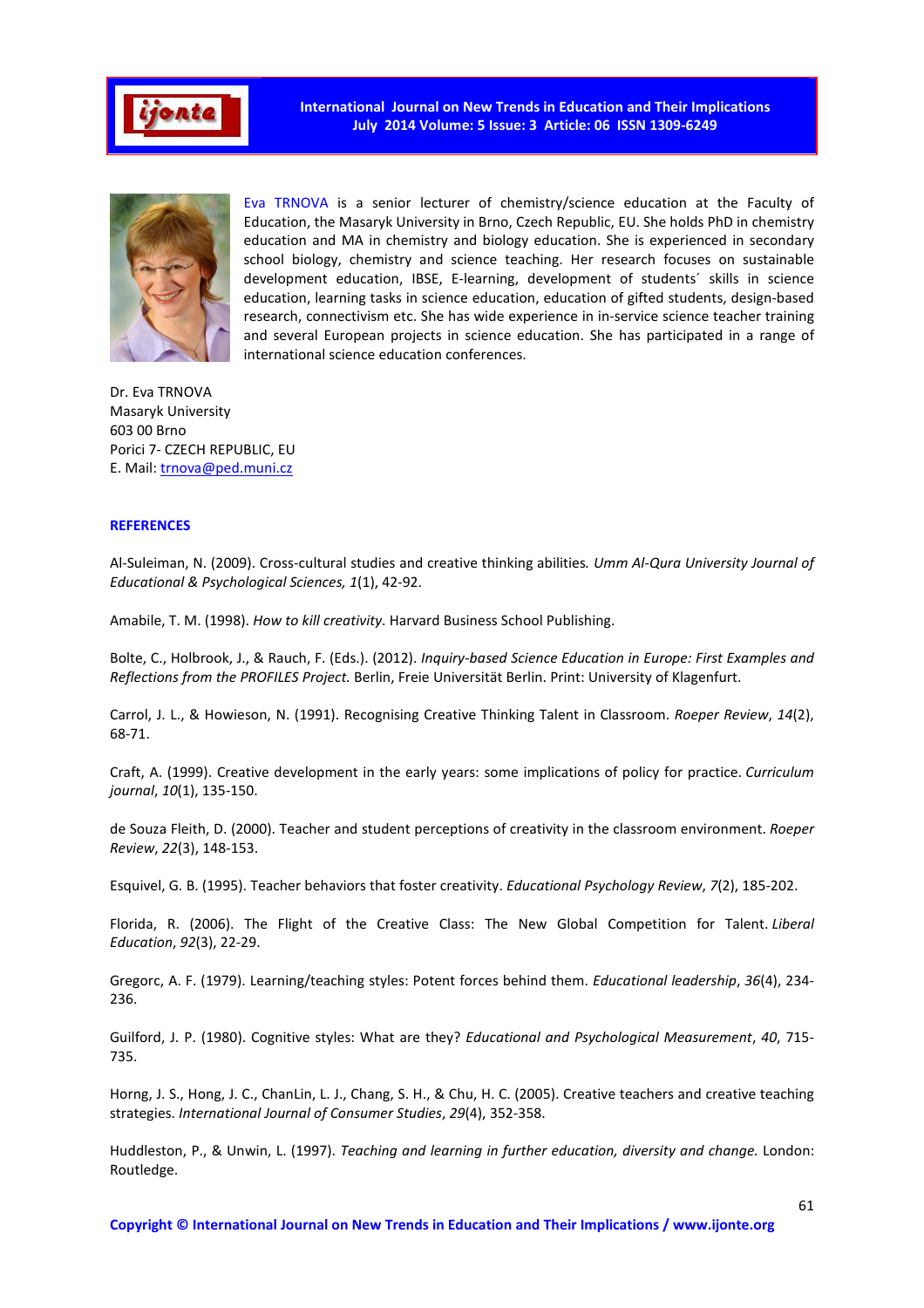

Jeffrey, B., & Craft, A. (2004). Teaching Creatively and Teaching for Creativity: distinctions and relationships. *Educational Studies, 30*(1), 77-87.

Kirton, M. J. (1976). Adaptors and Innovators: A description and Measure. *Journal of Applied Psychology*, *61*(5), 622-629.

Kirton, M. J. (1994). *Adaptors and innovators: Styles of creativity and problem- solving*. London: Routledge.

Kirton, M. J. (1987). *Kirton Adaptation-Innovation Inventory (KAI) – Manual, 2nd edn.* Hatfield: Occupational Research Centre.

Kirton M. J. (1999). *Manual: Kirton adaptation-innovation inventory (3rd Ed.)*. Hatfield, UK: Occupational Centre.

Kubes, M. (1998). Adaptors and innovators in Slovakia: Cognitive style and social culture. *European Journal of Personality*, *12*(3), 187-198.

Kubes, M. (1992). *Kirtonov dotaznik kognitivneho stylu adaptivnost-inovativnost (KAI). Prirucka.* Bratislava: Maxman.

Laznibatova, J. (2012). *Nadane dieta jeho - vyvin, vzdelavanie a podporovanie.* Bratislava: Iris.

Mudd, S. (1996). Kirton's A-I theory: Evidence bearing on the style/level and factor composition issues. *The British Journal of Psychology, 87*, 241-254.

Neber, H., & Neuhaus, B. J. (2013). Creativity *and Problem-Based Learning (PBL): A Neglected Relation. Creativity, Talent and Excellence.* Singapore: Springer.

Nickerson, R. S. (1999). Enhancing creativity. In R. J. Sternberg. *Handbook of Creativity*. Cambridge University **Press** 

Parkhurst, H. (1999). Confusion, lack of consensus, and the definition of creativity as a construct. *Journal of Creative Behaviour*, 33, 1-21.

Prucha, J., Walterova, E., & Mares, J. (1998). *Pedagogicky slovnik.* Praha: Portal.

Puccio, G. (1999). Creative problem solving preferences: Their identification and implications. *Creativity and Innovation management*, *8*(3), 171-178.

Rhodes, M. (1961). An analysis of creativity. *The Phi Delta Kappan*, 42(7), 305-310.

Robinson, K. (2006). Do schools kill creativity? In *Presentation at TED2006 conference*, Monterey*,* CA.

Robinson, K. (2001). *Out of Our Minds: Learning to Be Creative*. John Wiley & Sons.

Skalkova, J. (1999). *Obecna didaktika.* Praha: ISV.

Smekal, V. (2004). *Pozvani do sveta osobnosti: clovek v zrcadle vedomi a jednani*. Brno: Barrister & Principal.

Starko, A. J. (2010). *Creativity in the classroom: Schools of curious delight*. Taylor & Francis.

Sternberg, R. J. (2006). The nature of creativity. *Creativity Research Journal*, 18(1), 87-98.